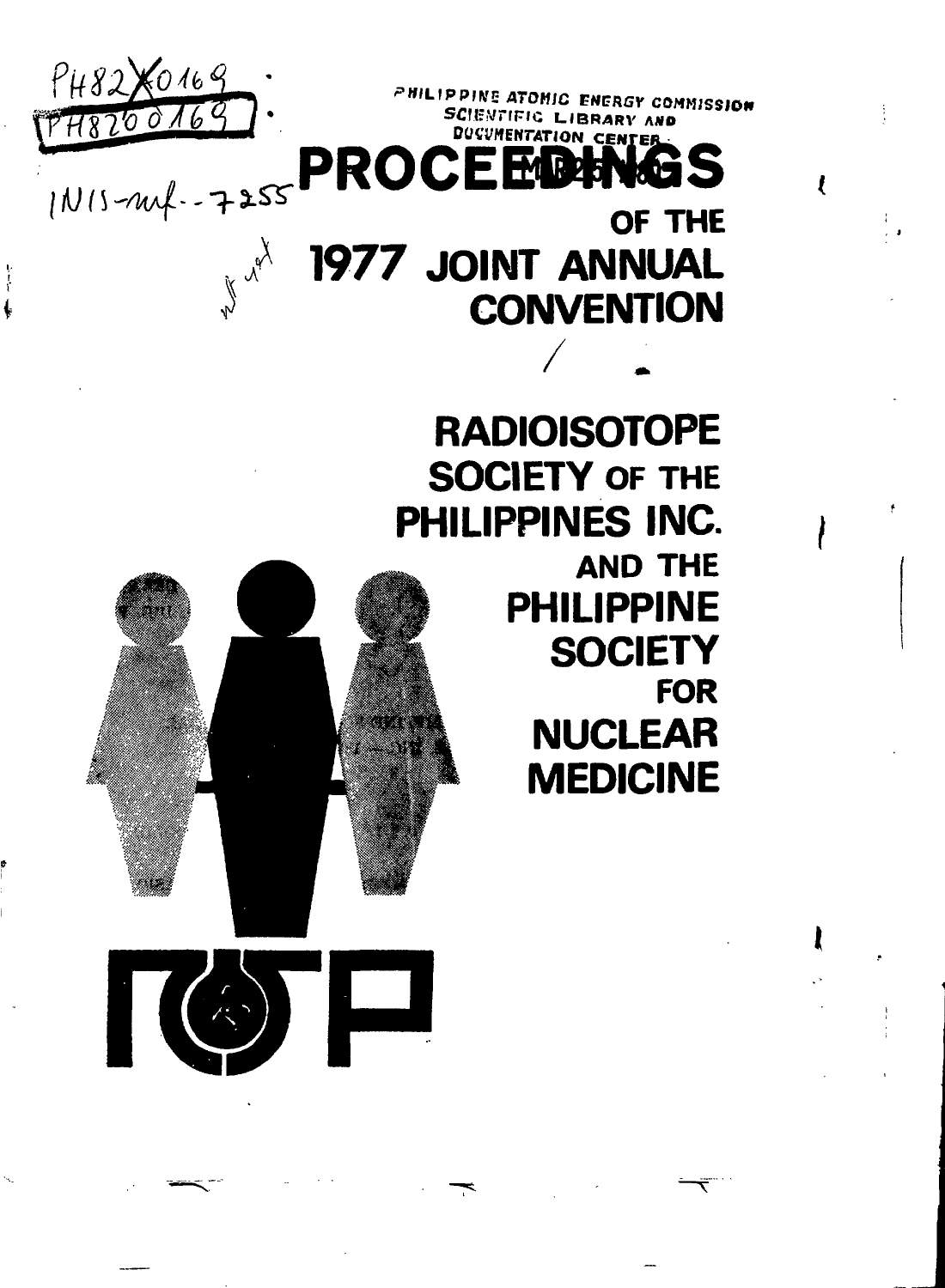#### **GEORGIA** A.  $\mathbf{F}$

## OFFICEES OF THE RADIOISOTOPE SOCIETY OF THE PHILIPPINES, INC.—1976-1977

 $\mathbb{Z}^{\mathbb{Z}^d}$  ,  $\mathbb{Z}^d$ 

 $\label{eq:2} \frac{1}{\sqrt{2}}\frac{1}{\sqrt{2}}\frac{1}{\sqrt{2}}\frac{1}{\sqrt{2}}\,.$ **í i. :'. »r**

**. . - • • ) - r '•••l i -','• ' ..í'" <sup>l</sup> <sup>i</sup> '**

**HEAT THE RITERS** 

 $\sim 1$ 

**MARKED MOLTAN** 

| President William M.D. LELAND VILLADOLID, M.D. |                                                     |
|------------------------------------------------|-----------------------------------------------------|
|                                                |                                                     |
|                                                |                                                     |
|                                                |                                                     |
|                                                |                                                     |
|                                                |                                                     |
|                                                | RAMON SAMANIEGO, Ph.D.<br>GONZALO A. BANTUGAN Ph.D. |

| Editor, The Nucleus  MS. VICTORIA FE O. MEDINA |  |  |
|------------------------------------------------|--|--|
| Editorial Consultant  MS. LILIA R. DELA PAZ    |  |  |
|                                                |  |  |

## OFFICERS OF THE PHILIPPINE SOCIETY OF NUCLEAR MEDICINE, INC. —1976-1977

| Vice President  VIRGILIO L. GONZALES, M.D. |                                                                                                                                                  |
|--------------------------------------------|--------------------------------------------------------------------------------------------------------------------------------------------------|
| Secretary-Treasurer  FLORA PASCASIO, M.D.  |                                                                                                                                                  |
|                                            |                                                                                                                                                  |
|                                            | PAULO CAMPOS, M.D.<br>CELIA TALUSAN, M.D.<br>HERMINIO GERMAR, M.D.<br>EDMUNDO VILLENCIA (M.D.<br>LIM UY CHING, M.D.<br>BENJAMIN BUENSUCESO, M.D. |

**í \**

ı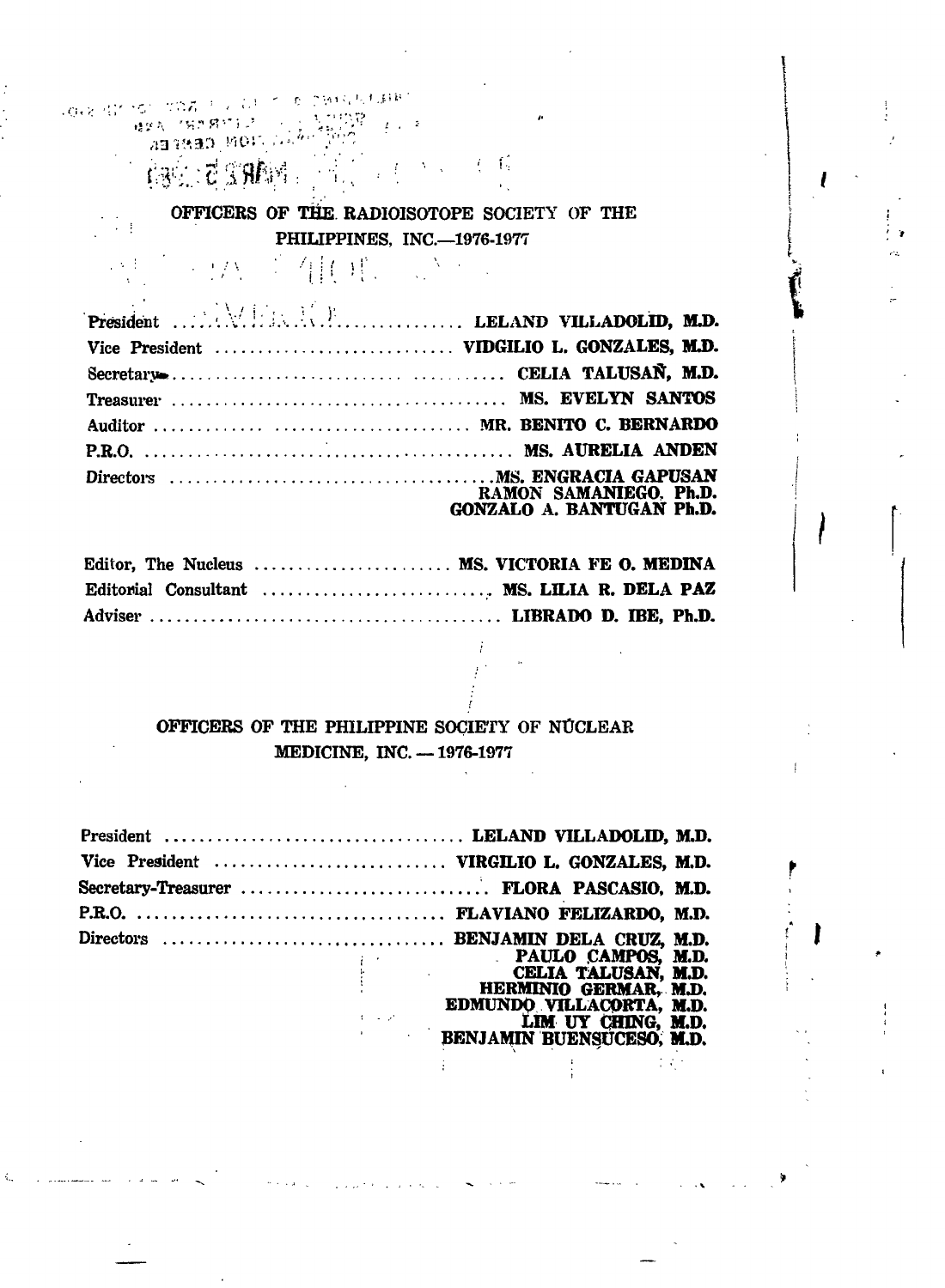PHILIPPINE ATOMIC ENERGY COMMISSION SHIP TING LIBRARY AND DUNINGNTATION CENTER

l

٠.,

W,

is,

 $\sqrt{2}$ 

## **MAR25Í980**

#### **FOREWORD**

The Radioisotope Society of the Philippines and the Philippine Society of Nuclear Medicine met in a joint annual convention on November 11, 1977 on the theme "Radioisotope for the Common Man," a subject which proved not only relevant to the times but one which supports the government's thrust of countryside development.

It is our hope that with this publication, a compilation of the scientific papers presented during the convention, our objective of attaining professional growth in our societies shall have been attained.

 $\mathbf i$ 

 $\overline{\pi}$ 

**EULINJA M. VALDEZCO Editor**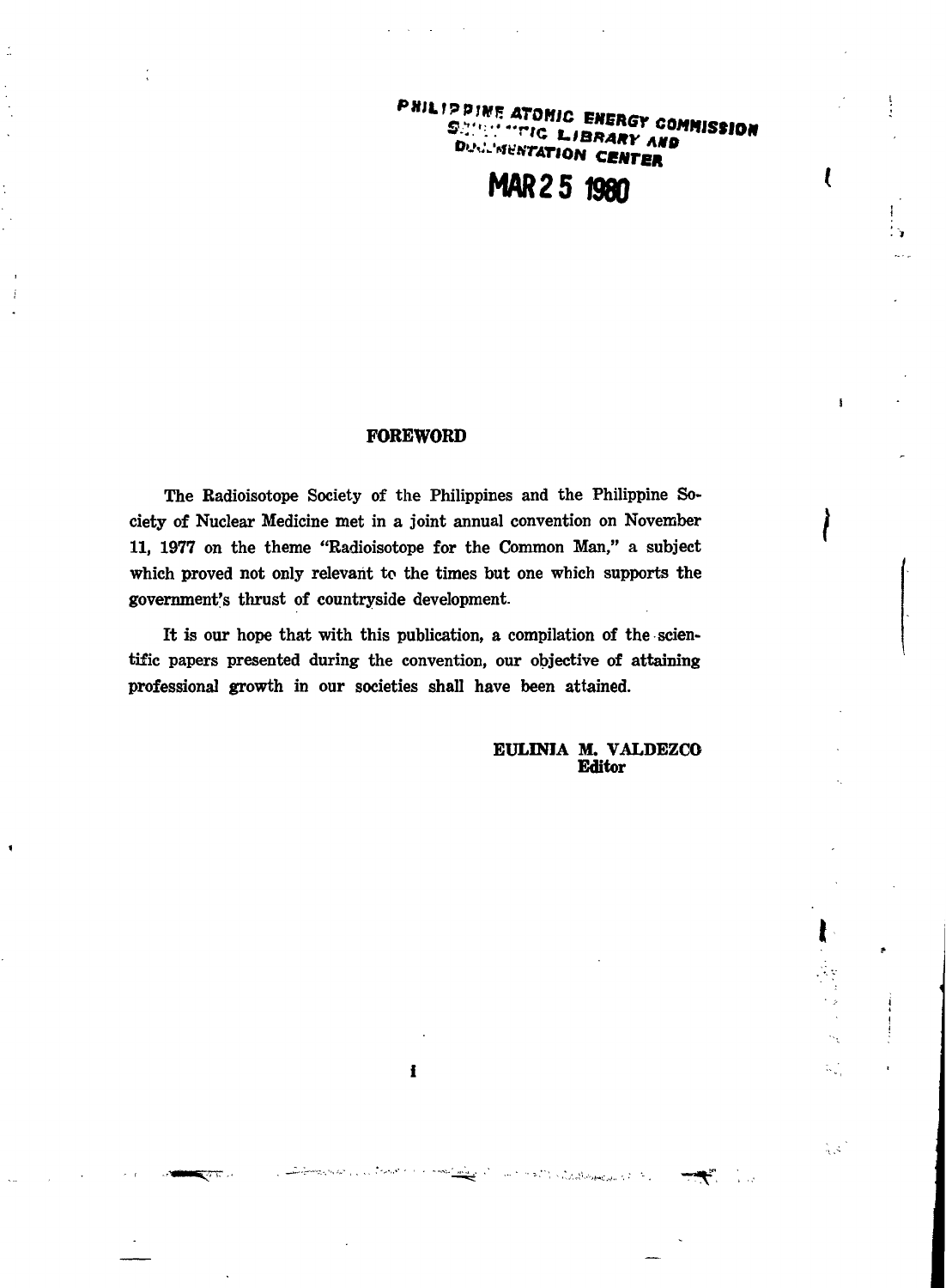**WOISSINNOO YOREST OINGTA PMISSION CONDRENT OUT!** NE TRACETE L'ANTERNATION

ţ.

# **S39 & SS60**

#### **ACKNOWLEDGMENT**

 $\overline{I}$ 

**Our Societies gratefully acknowledge the financial support of the PHILIPPINE ATOMIC ENERGY COMMISSION for the publication of this PROCEEDINGS.**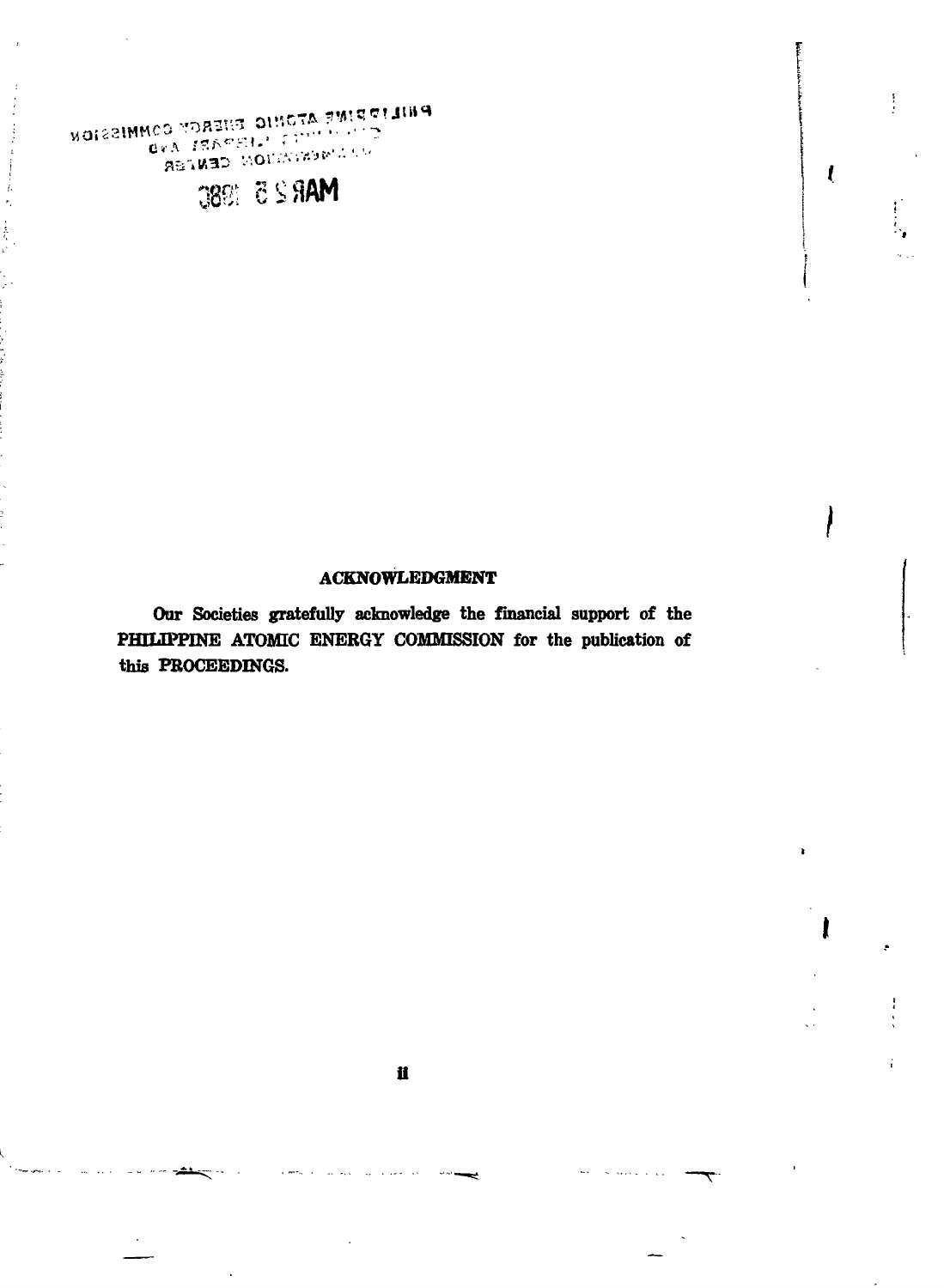## TABLE OF CONTENTS

I

I

 $\vec{r}_\mathrm{c}$ 

| ü. | Acknowledgment                                                                                                                                       |
|----|------------------------------------------------------------------------------------------------------------------------------------------------------|
|    | Science and the Common Man  Secretary Blas F. Ople                                                                                                   |
| 3. | Local Experience on Radionuclide<br>Myocardial Imaging in the<br>Philippines at the Philippine<br>Heart Center for Asia  Edmundo V. Villacorta, M.D. |
| 6. |                                                                                                                                                      |
| 9. | Applications of Radioisotope<br>Methodology in Agricultural<br>Research at U.P. Los Baños  Ramon Samaniego, Ph.D.                                    |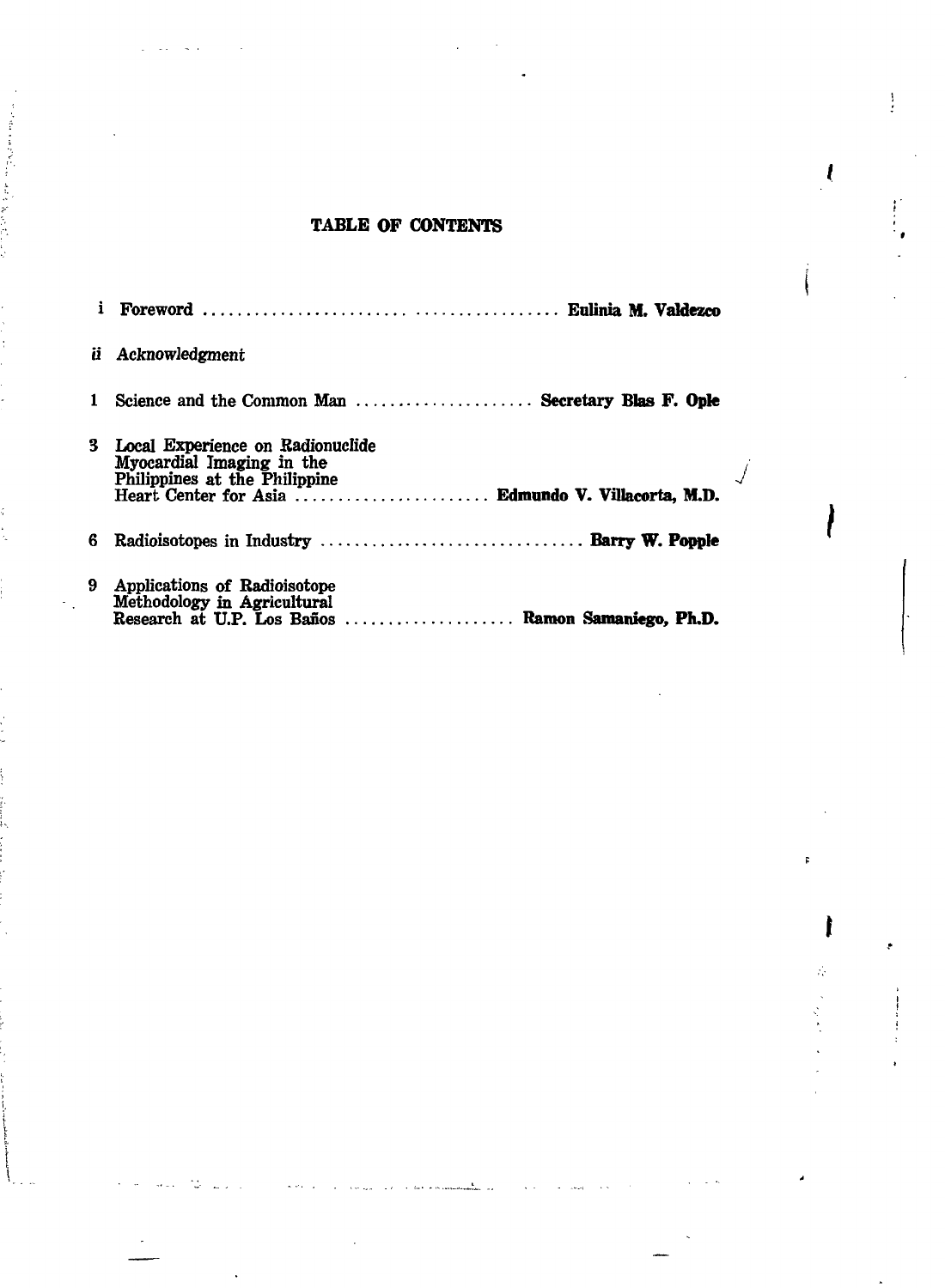#### **SCIENCE AND THE COMMON MAN**

#### **Speech by Secretary Bias F. Ople**

Doctor Villadolid, Commissioner Ibe, Doctor Kintanar, Distinguished Members and Guests, My Fellow Workers Ladies and Gentlemen:

When I received your invitation to address this Convention, I unhesitatingly accepted, thinking it would just be another opportunity to plug for the cause of the Filipino worker—but in the next moment, I regretted my decision. For what would I know of nuclear science? Even as a student, what little of chemistry, whether organic or inorganic, qualitative or quantitative, that I had managed to absorb—the abstruse theories and abstract terminologies — I promptly forgot soon after school. So what business would I have addressing a distinguished group of nuclear chemists, physicists and scientists such as this?

Indeed, even as I stand here before you, I am abashed at my colossal temerity in presuming I could attune myself to your casual and matter-of-fact scientific papers and discussions on atomic and molecular structures, on protons and electrons and neutrons, on valence and radioactivity, on physical and chemical properties and such, ad nauseum all the awesome results of years and years of patient and painstaking research, experimentation and observation.

But I was bailed out. of my dilemma on being reminded that the theme of this joint convention is: "Radioisotopes for the Common Man." In other words, the theme of this meeting is a challenge, the challenge of how you, the leading Filipino scientists of today, can bring science to bear on the problems of the Filipino common man. For to a large

degree, all our hopes and efforts to change our economic condition and modernize our society ultimately depends on how successfully we are able to employ science for the benefit of the common man.

It may be argued, and I believe quite convincingly, that science is not yet benefiting the common man—we have what appears to be a dualism in science —whereby the rich or the "haves" could avail of the latest technological blessings such as the heart pacers, satellite communications, or the SST. But these are things which remain alien to the experience of say, Mang Pedro who makes less than three hundred pesos per month. With his wife and five children, he earns barely enough to give them three decent meals a day, much less afford him the "luxury" of odd bus rides or a first-run movie.

To this day the advances of science have not really penetrated the lives of the ordinary Filipino. Majority of Filipino homes, for instance, do not have the basic provision for electricity or piped water. In fact, you would be surprised at the number of homes relying on the **kingke** for light—a gadget which we think belong to the pre-industrial revolution era.

In medicine, the same inequity exists. For where else do we find the most advanced medical equipment, the most sophisticated apparatus but at the Makati Medical Center? And yet, Mang Pedro does not go to MMC when he is sick, for the simple reason that he can't afford the cost of sophisticated treatment. If at all, he goes to a provincial hospital where, as a rule, not only are the equipments antiquated, but the service dismally poor.

But while it appears that the com-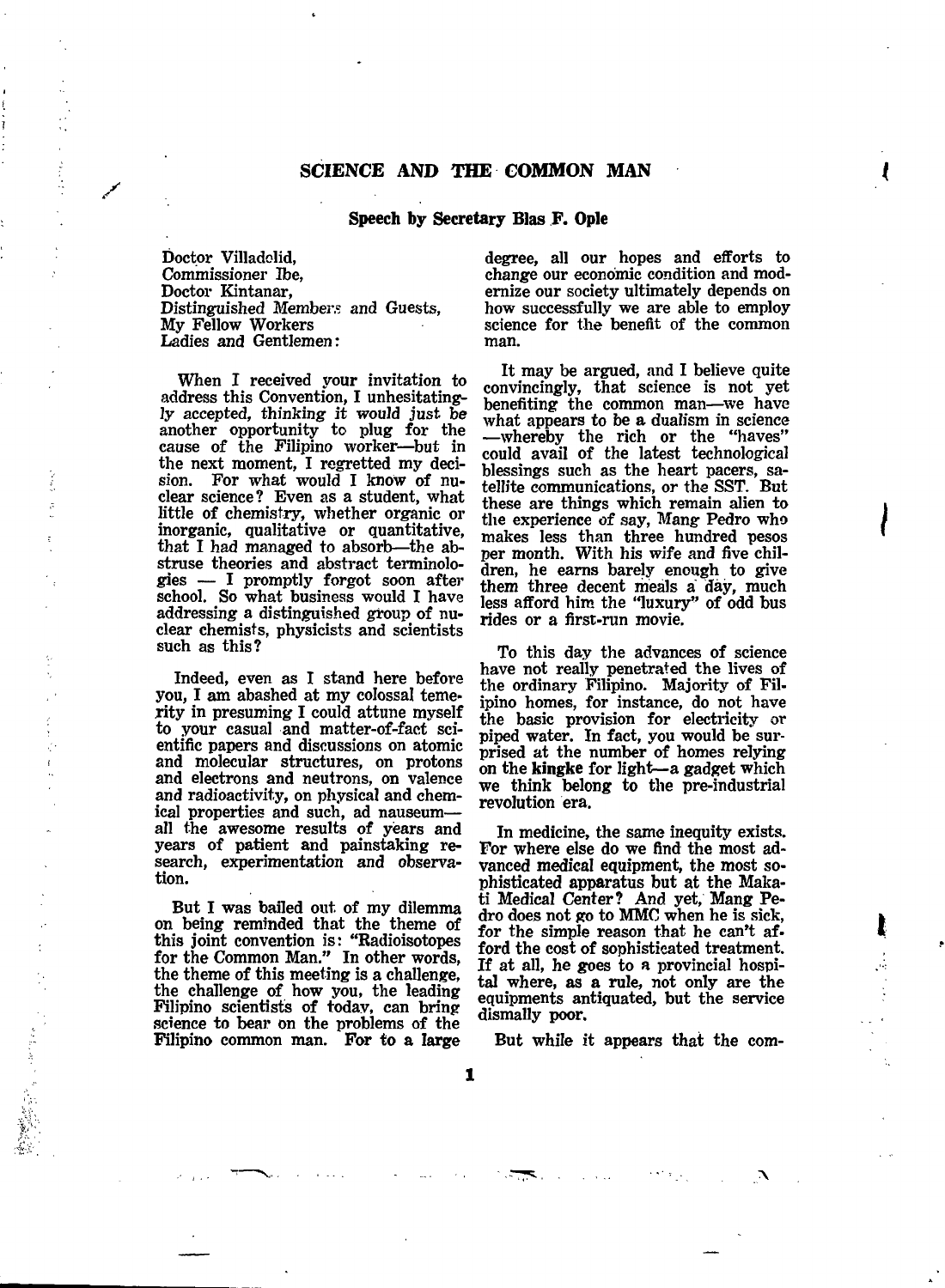mon man is the least benefited by science, it is he who suffers the most from its dire effects. The ordinary workers are usually the first victims of toxic substances simply because they are exposed to them 40 or more hours a week. Each year throughout the world, grim statistics indicate the increasing number of injuries and even deaths arising from continued exposure of workers to such substances.

 $\frac{1}{k}$ 

ķ

In the Philippines, we don't have, as of now, exact figures measuring the extent of damage chemicals has wrought on workers. But we have reasons to believe that as in other countries, it is on the rise.

Recently, the Employees' Compensation Commission appended a new list of compensable diseases to include workrelated ailments resulting from exposure to such substances as cadmium fumes and vinyl chloride.

A Presidential Directive has likewise been issued for the establishment of an Institute of Occupational Health and Safetv which would provide expertise and the capability to detect the risk factors to which the workers are increasingly being exposed in the working environment.

While it is everyone's responsibility to make life and environment safe at all times, I think you are in the ultimate position to alleviate this condition. I know that the responsibility is tremendous for scientific breakthroughs do not come in neat packages but always with accompanying disastrous effects.

On this, we may draw from the experiences of other countries. In China for instance, the main criteria for judging any scientific discovery is whether it would benefit the masses. Anything less is casually discarded. In the United States, we have the interesting example of Henry Ford who believed that cars must be made available to the middle income American and decided to manufacture en masse a new cheap and functional vehicle — the "Model T" which

 $\cdot$ 2

may be the world's ugliest car but one that revolutionized American society.

ι

This I think should be the philosophy that should guide our scientific pursuits. In our quest for alternative sources of energy for instance, the ultimate goal should be to make energy cheap enough to make them available to the common man.

In our search for greater productivity, we need to continue expanding the list of agricultural crops being developed so that we may duplicate the coup we have thus far made in rice and in other crops such as coconut and sugar. And incidentally, I have learned that you are doing a very good job in developing better varieties of these products by the use of radioisotopes. That there is now a new variety of sugar cane which is relatively shorter and which do not fall very easily to the ground, solving the problem of wastage before harvest. Developments such as these are certainly commendable and should be encourmaged to benefit other industries and an increased number of people.

The task before us now is decidedly<br>heavy. Not only do we have to make Not only do we have to make science function for the greatest number at minimal social risks, we have to accomplish so much in so very little time. Burdened with an ever rising population amidst depleting resources, and with heavy competitive pressures from the more developed West, we must now double, triple our efforts to cope up with our needs.

It is projected that in a little over 20 years, at the turn of the century, our population would have reached 85 million, roughly double our current number. Much of what we have now in terms of natural resources, would have been seriously depleted by that time. But through science and through the efforts of people like you. we don't foresee these things to vanish. We in fact expect them to be in greater abundance. But to be able to do this; to perform this economic miracle, we have to act now.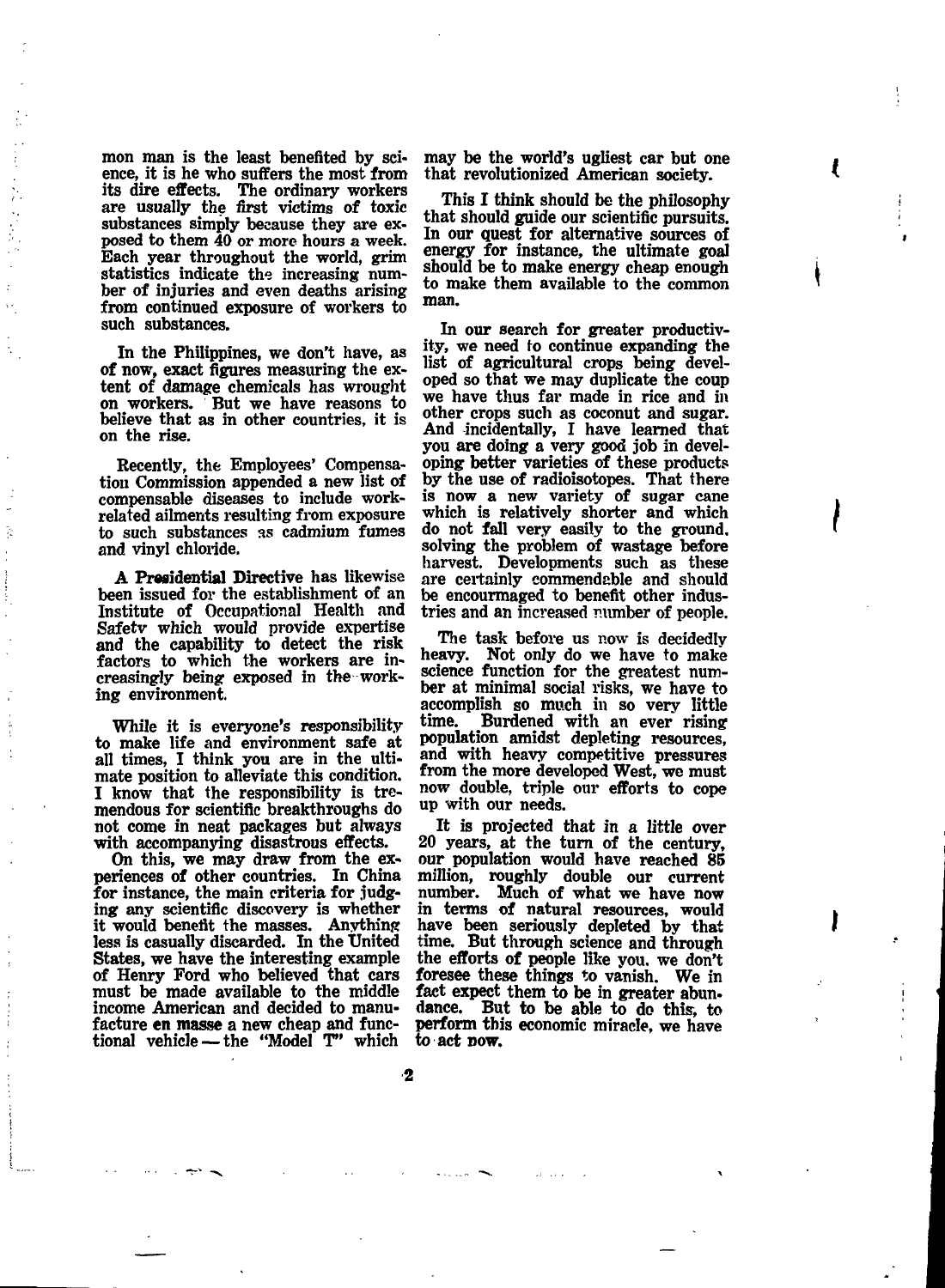## **LOCAL EXPERIENCE ON RADIONUCLIDE MYOCARDIAL IMAGING IN THE PHILIPPINES AT THE PHILIPPINE HEART CENTER FOR ASIA**

#### **Edmundo** V. **VUlacorta, M.D.** October 1977

The Nuclear Medicine Department of the Philippine Heart Center was inaugurated and became fully operational 11 months ago. Imaging instruments include a 10 inch, gamma-camera interfaced to a data storage/retrieval system with area of interest selection and histogram capabilities, cardiac gating, multiformat film printer and whole body scanning table. Although a computerized data processor and a portable gamma-camera are available, these two instruments have been in-operative.

Since the department became operational, 547 cardiovascular procedures were performed out of a total of 2447 various procedures. Educational and informational campaigns<sup>1,2,3,4</sup> to both doctors and public as well as analysis of

results in collaboration with the Research Division and other departments of the PHCA were launched<br>since then. The cardiovascular proce-The cardiovascular procedures are availed of free-of-charge to registered PHCA patients excepting for the costly Tl-201 imaging.

ţ

t,

Earliest analysis on myocardial imaging procedures was done on 15 out of 64 cases of coronary perfusion. A preliminary report was presented and pub $l$  ished<sup> $\delta$ </sup> on the results. The procedure is performed during coronary arteriography by intracoronary injection of albumin particles labelled with Tc99m. Correlating the imaging findings wiíh those of arteriography, the cases were grouped into the four combinations.

| Group | Arteriogram/<br><b>Imaging</b> | No. of<br>Cases |     |                          |
|-------|--------------------------------|-----------------|-----|--------------------------|
|       | NA/NP                          | 9               | 60% | Normal study             |
| П     | NA/ABP                         |                 | 6%  | Further study needed     |
| ш     | <b>ABA/NP</b>                  | 3               | 20% | Candidate for bypass     |
| IV    | ABA/ABP                        | 2               | 13% | Not candidate for bypass |

#### 15 Total

Since coronary perfusion imaging evaluates perfusion at the precapillary and capillary levels, areas of decreased radioactivity are considered non-viable and unsuited for coronary bypass. Only areas adequately perfused though supplied by critically narrowed arteries are suitable for surgical bypass. Procedure is safe; no chest pain, ECG or BP changes occured during the intracoro-

nary injection of the radioactive particles under controlled condition. Good quality images demonstrate deficient myocardial perfusion at the capillary and pre-capillary levels, therefore of considerable influence in the selection of cases for coronary bypass surgery. Coronary perfusion imaging should be an integral part of coronary arteriography.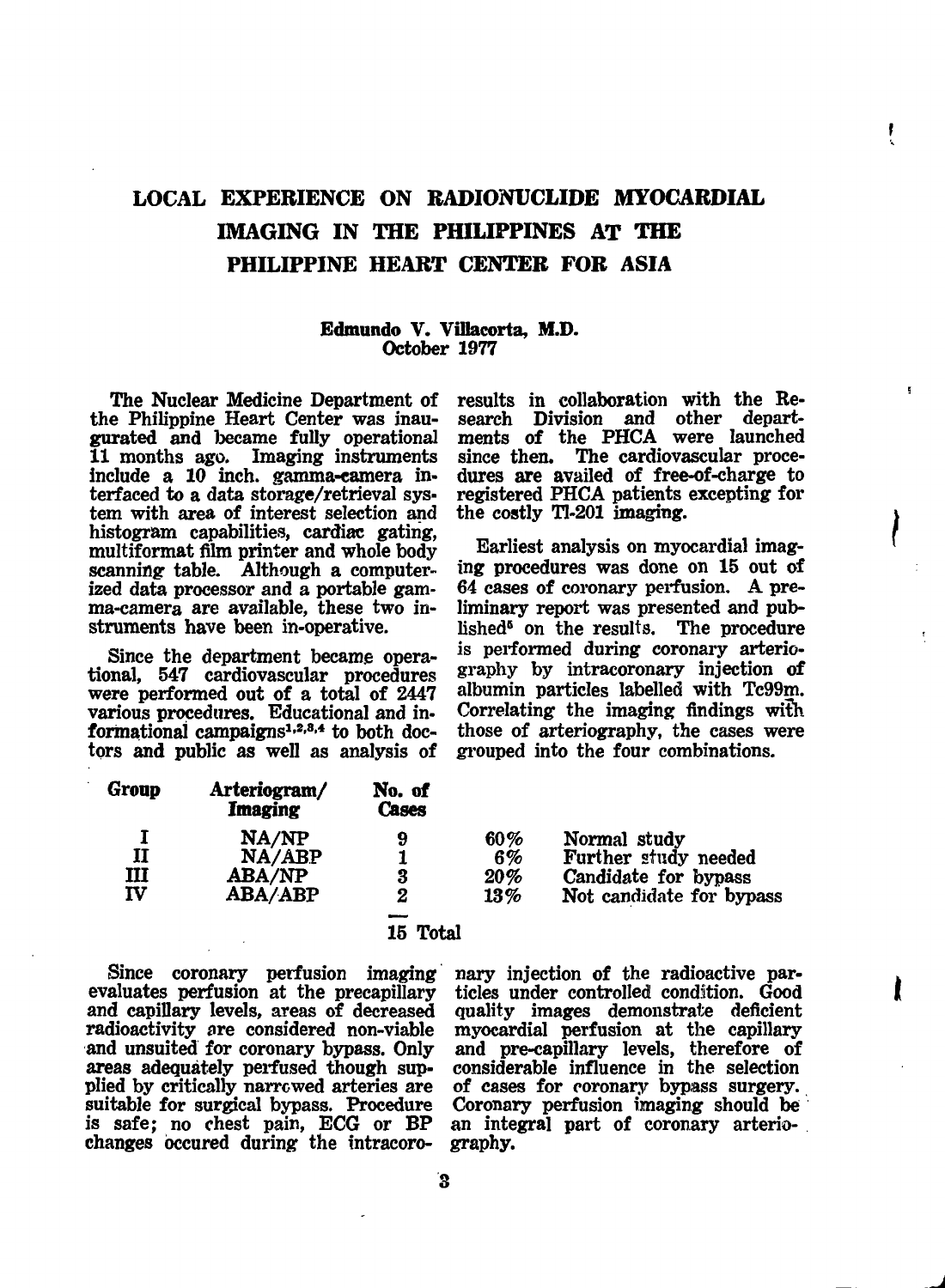The non-invasive evaluation of myocardial perfusion using Tl-201 has also been studied by the department. 201 is expensive and not readily availbeen supported by the National Research Council of the Philippines and the National Science Development Board. In the GXT room of the department, Tl-201 is intravenously ad-

ministered at the height of exercise done in a fasting state. Ten minutes after the exercise, imaging is then performed with a gamma-camera. If perfusion defect is present, delayed imaging after another 4 hours will serve as a resting state. Results on the analysis of 93 cases out of 171 performed were presented and reported in publi- $\arccos 6,7,8$ .

| No. of Cases                                                 | <b>GXT</b>             |
|--------------------------------------------------------------|------------------------|
| 47 Normal controls<br>26 Typical Angina<br>20 Old infarction | $(-)$<br>+ 69.2%<br>25 |
| 93 Total                                                     |                        |

Our experience shows better sensitivity of Tl-201 than exercise ECG for detection of ischemia. twice more sensitive than ECG for old infarction with co-existing ischemia when delayed imaging is obtained. Acute and old infarction can also be detected and distinguished from ischemia by delayed imaging; further, site and extent of the lesion are provided. However, its high cost limits its application to equivocal cases, for example, ischemic cases with abnormal resting ECG, positive GXT but assymptomatic cases and in ventricular arrythmia during exercise but without significant S-T changes.

Tl-201  $(-)$  $+92.3%$ 53.8% positive for ischemia

Another non-invasive procedure for the detection of acute infarction is the radionuclide imaging using a bone radiopharmaceutical, Tc99m pyrophosphate. Analysis of  $40$  out of  $57$  patients performed has been reported in two publications<sup>6,9</sup>. Done within the first week of attack and an hour after the IV administration of Tc99m PYP, patient is transferred from the CCU to the Nuclear Medicine Dept. under the close supervision and ECG monitoring of a cardiologist. In majority of cases, positivity of the procedure begins as early as 12 hours and maximizes at 48 hours. Radioactivity begins to fade on the 7-8th day and usually to finally disappear on the 14th day.



With the ECG and enzyme studies as the basis, 23 cases without acute infarction gave negative Tc99m PYP results, while the other 17 cases proven for acute infarction, the Tc99m PYP was able to pick up 88.2% of cases.

This is therefore a sensitive for the detection of acute infarction and can provide information as to the site and extent of the lesion as well. However, acute infarction is readily apparent from the clinical, ECG and enzyme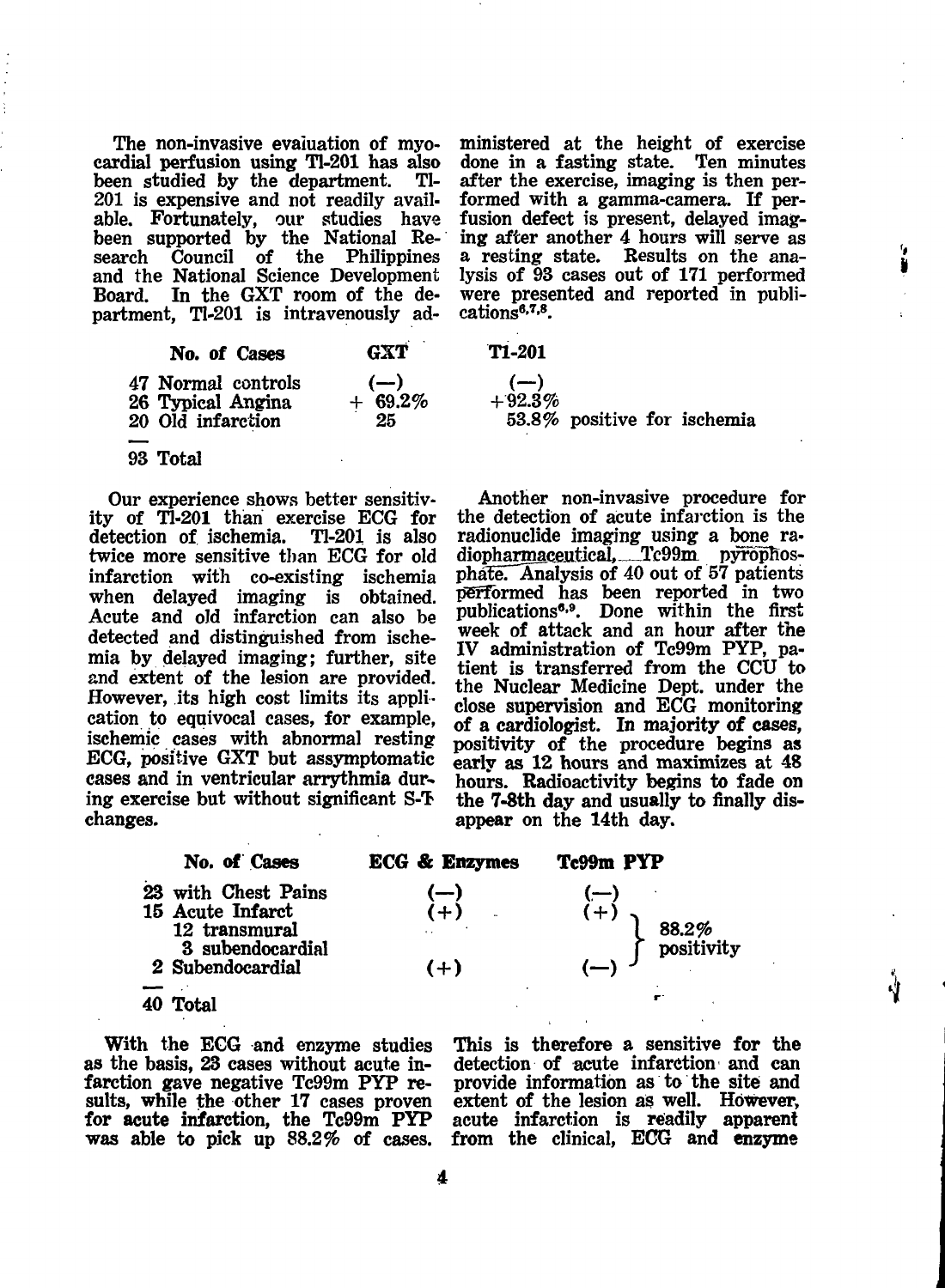findings and therefore, Tc99m PYP has been relegated to equivocal cases. Other conditions which may cause Tc99m PYP accumulation in the myocardium are-, unstable or stable angina, aneurysm, valvular calcifications or other forms of myocardial injury such as in cardioverted cases.

 $\overline{1}$ 

 $\mathcal{L}$ 

- **1. Villacorta, E., Radionuclide Applications in Cardiovascular Studies, presented in the Seminar on Nuclear Medicine, Cebu City, 24 April-4 May 1977.**
- **2. Monzon, O., Radionuclide Estimation of Myocardial Damage, presented in the Seminar on Nuclear Medicine, Cebu City, 24 April-4 May 1977.**
- **3. Torres, J., Monzon, O., and Villacorta, E., Radionuclide Estimation of Myocardial Damage, Phil. J. of Cardiology, VI; Aug.- Sept. 1977, presented in the Astraphil -Symposia in Cardiology, PICC, Manila, March 1977.**
- **4. Torres, J., Radioisotopic Imaging Techniques in the Diagnosis of Coronary Artery Disease, presented in the Phil. Heart Asso. Convention, Cebu City, May 1977.**
- **5. Villacorta, E., Soto, B., Monzon, O., Garayblas, E., and Guzman; S., Preliminary Experience with Radionuclide Perfusion Study using 99mTc MAA as an integral part of the Coronary Study, Phil. J. of Cardiology, V; April-June, 1977; presented at the Phil. Heart Asso. Convention, Hollo City, May 1976.**  $\mathcal{L}_{\rm{max}}$

In summary, coronary perfusion imaging should be an integral part of coronary arteriography. Barring the expensive cost of Tl-201, the non-invasive Tl-201 myocardial perfusion imaging is ideal for detection of coronary heart disease. Acute infarct imaging is a valuable adjunct to ECG and enzyme studies.

**6. Villacorta, E., Bravo, P., Monzon, O., Torres, J., and Guzman, S., (66 cases) Studies on the Coronary Circulation in Patients With Coronary Heart Disease Utilizing Non-Invasive Radionuclide Techniques, Phil. J. of Internal Medicine, 15; July-Sept. 1977; presented at the Phil. Col. of Physicians Convention, Manila, May 1977.**

t

- **7. Bravo, P., Villacorta, E., Monzon, O., Torres, J. and Guzman, S., (77 cases) Myocardial Perfusion Imaging During and After Exercise in Patients with Coronary Heart Disease, Phil. J. of Cardiology, VI; AUg.-Sept. 1977; presented at the Phil. Heart Asso. Convention, Cebu City, May 1977.**
- **8. Guzman, S., Bravo, P., Monzon, O., Torres, J., and Villacorta, E., (93 cases) Thallium-201 Myocardial Imaging During and After Exercise in Patients with Coronary Heart Disease, for publication.**
- **9. Monzon, O., Villacorta, E., Bravo, P., Torres, J., Reloza, A., and Guzman, S., Myocardial Infarct Imaging using Tc99m PYP, Phil. J. of Cardiology, VI: Aug.-Sept. 1977; Presented at the Phil. Heart Asso. Convention. Cebu City, May 1977.**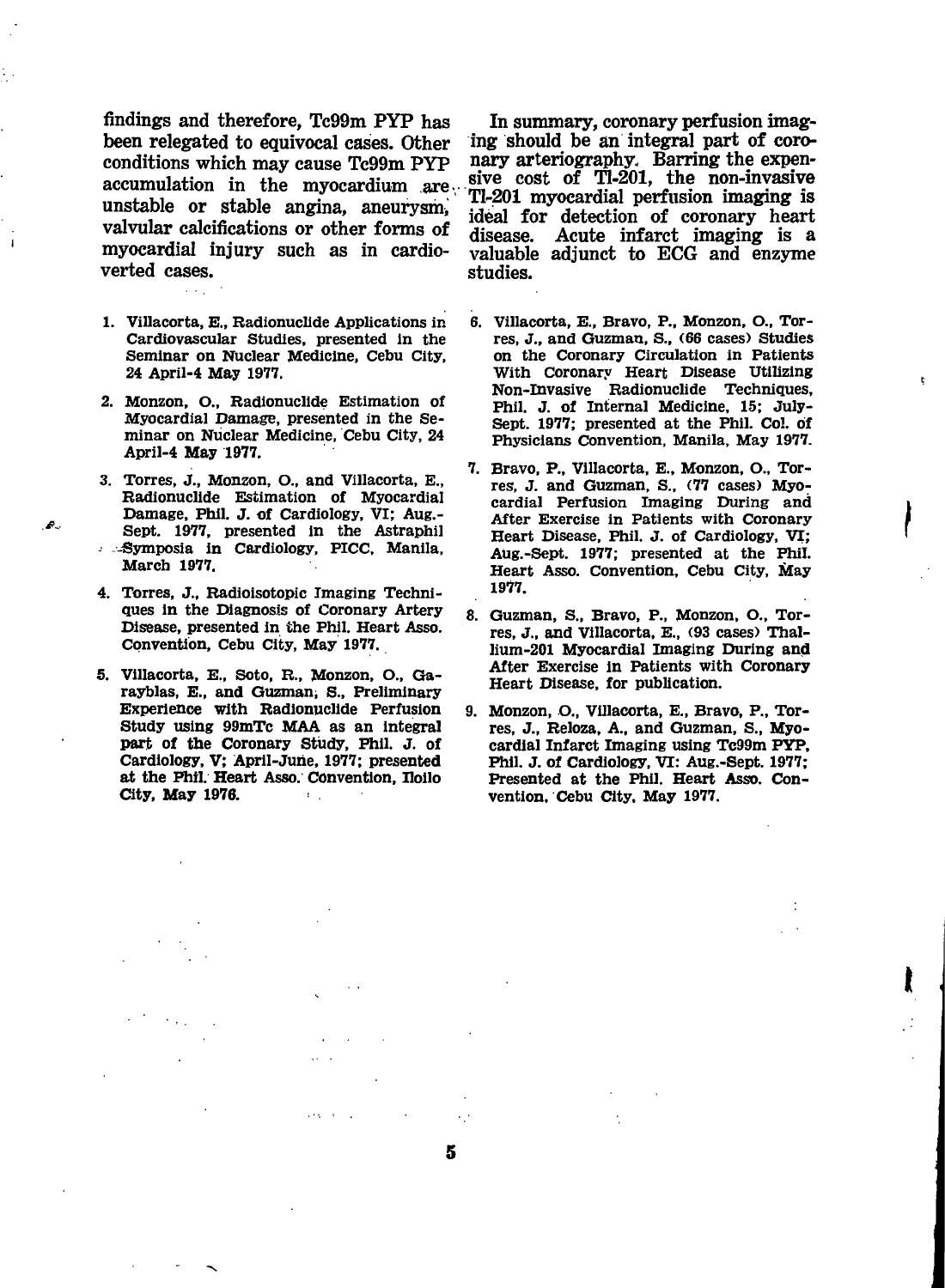#### **RADIOISOTOPES IN INDUSTRY**

#### **Barry W. Popple** Ecco-Asia

In the Philippines to date, it is safe to say that a minimum of 95% of users of radioisotopes in industry require the sources for the purpose of radiography. The remaining percentage require isotopes for thickness, level or density measurement and tracer'experiments.

#### A. **RADIOGRAPHY:**

The purpose of radiography is to produce a negative reproduction of a radiation image and view the negative in order to evaluate whether a material being tested meets a certain quality standard or other acceptance criteria.

Basically, the process involves the subjection of materials to high gamma radiation energy. The intensity of the beam of radiation of gamma rays undergo local attenuation as it passes through a heterogeneous body due to the absorption and scattering of the radiation by the object under test. As a result, the emerging beam from the object forms at the surface of the film, areas of differing intensity which together make up the radiation image. The image obtained when the film is developed is a negative reproduction of the radiation image.

I

Among the known elements, there are more than 800 isotopes of which, more than 500 are radioactive.

Common radioisotopes used in industrial radiography however are tabulated below representing a very small portion available.

| Element                     | Isotope          | <b>Half-Life</b>                        | <b>Penetrating</b><br>Power (MeV) | <b>Half Value</b><br>Layer (mmPb) Steel | <b>Thickness</b>                             |
|-----------------------------|------------------|-----------------------------------------|-----------------------------------|-----------------------------------------|----------------------------------------------|
| Iridium<br>Cesium<br>Cobalt | 192<br>137<br>60 | 72<br>days<br>33<br>vrs.<br>5.3<br>vrs. | $0.31 - 0.6$<br>0.66<br>1.17-1.33 | 2.6<br>8.0<br>13.0                      | $5 - 50$ mm<br>$20 - 60$ mm<br>$30 - 150$ mm |
| Thulium                     | 170              | 130<br>days                             | .084-.052                         | -1<br>mm                                | $0 - 10$ mm                                  |

**'Range of minimum and maximum thickness of steel permitting a sensitivity of 1%.**

The properties of the isotope have also been tabulated in consideration of what is desirable to the user,

#### **HALF-LIFE:**

Should be as LONG as possible. It is desirable to maximize use of the source for economic reasons as well as to consider the activity of the source as being constant during exposure periods.

#### PENETRATING POWER:

A HIGH MeV is desirable for penetration purposes but the higher the MeV, the harder is the radiation and as a result film contrast is lower. Bearing in mind that higher contrast improves the sensitivity of the radiograph, the above table shows the steel thickness ranges for a given MeV range.

#### HALF VALUE LAYER:

Should be as SMALL as possible for purposes of shielding. It is desirable to reduce the size and weight of the storage container to a minimum for easy portability. Radiation Safety Regulations however ultimately limit the

المناسب

 $\mathbf{r}$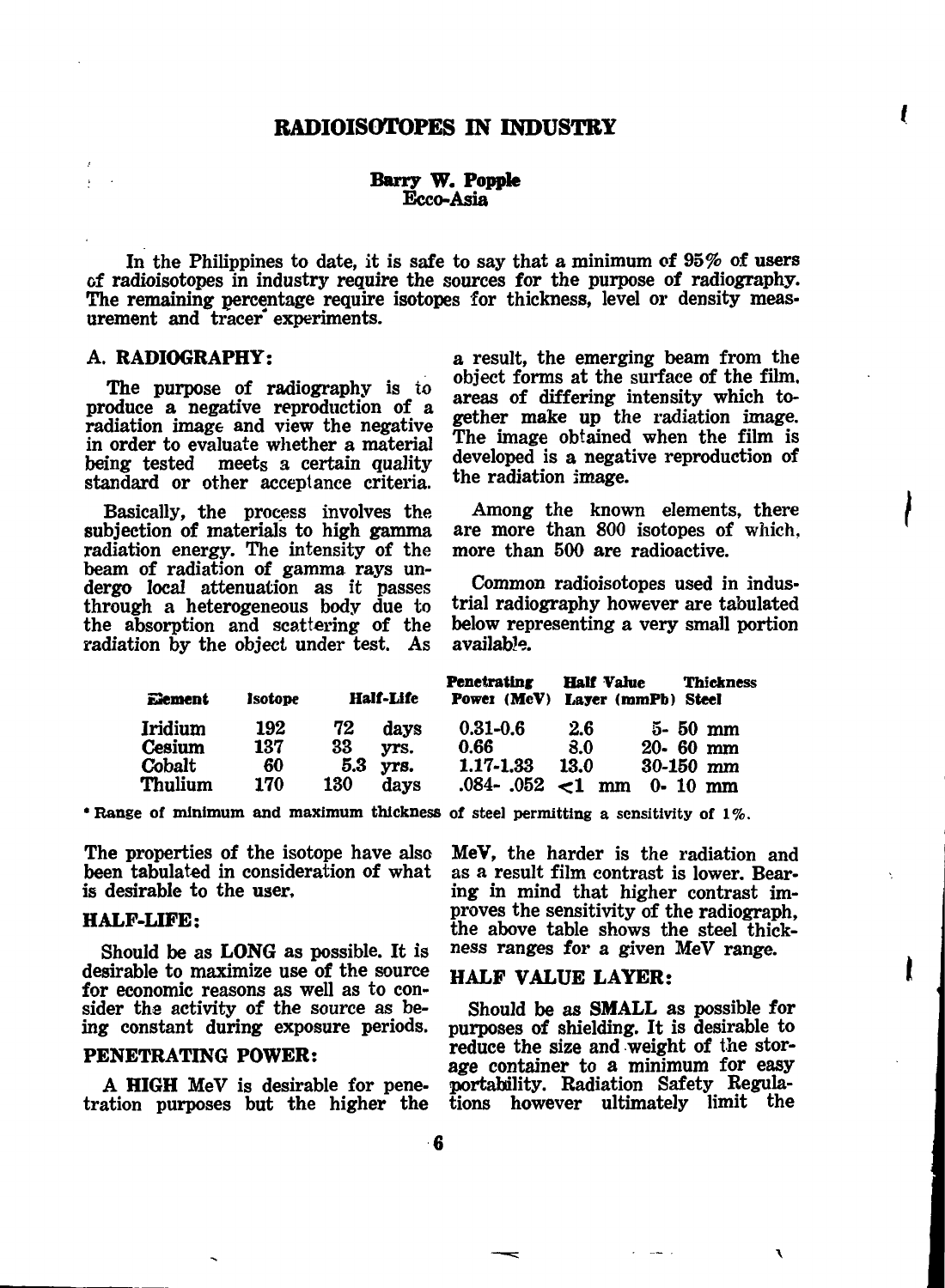#### smallest size permissible.

The higher the penetrating power, the thicker must be the shielding material. In practice, the shielding head, or storage container is made of lead, or depleted uranium, i.e. materials of high density.

#### SPECIFIC ACTIVITY:

 $\overline{1}$ 

A HIGH specific activity is always desirable in radiography. Specific acis measured in curies/gm. Therefore, for a given desirable curie strength, a radioisotope having a higher specific activity will be smaller in size. The size of the source is very important to the radiographer because<br>small "pin point" sources produce "pin point" sources produce sharper images on the radiograph. Man made isotopes are used in industrial radiography because natural radioisotopes such as radium and mesothorium have a specific activity too low for the practical purpose of producing an acceptable radiograph.

Half-life, penetrating power, half value layer and specific activity are therefore the major factors in considering a practical source to use, and as of today, only the four 4) radioisotopes mentioned above can be considered as practical for the purpose of industrial radiography.

#### ADVANTAGES IN USING **ISOTOPES:**

- 1. Needs no power *or* cooling system like an x-ray machine does.
- 2. The focal spot is small permitting the production of high sensitivity radiographs.
- 3. They have high penetrating power for their size in relation to bulky x-ray machines.

#### **DISADVANTAGES IN USING ISOTOPES:**

- **1.** Usually gamma rays produce poorer contrast radiographs than xrays.
- 2. Short half life.
- 3. Cannot be switched off. It must

pass through 10 half lives before the source can be considered as haying negligible activity to require shielding. For Co<sup>60</sup> that period is 5.3 years.

4. Radiation intensity level cannot be adjusted to suit material thickness and material density.

#### APPLICATIONS—(Radiographic Testing)

- a. Weldments For fusion defects, undesirable inclusions, cracks and penetration.
- b. Castings Cold shuts, microshrinkage, hot tears cracks and foreign inclusions.
- c. Forgings Convolution cracks, foreign inclusions.
- d. Semi-conductors Form, alignment, damage, broken internal hardware.
- e. Process equipment Blockages, normal/malfunction, corrosion erosion.

#### 6. THICKNESS MEASUREMENT (Including level & density)

The purpose of thickness measurement is to obtain thickness readings through pipes and vessels when only one side of the material is accesible. This measurement can' usually be taken even when the equipment is in operation and falls under on stream inspection tools.

The basic principle is to position a sealed source on one point of the equipment and collimate the radiation beam to a scintilation counter at another point on the equipment. A knowledge of the absorption characteristics (half value layer)) of the material is necessary in order to convert radiation intensity at the measuring probe point to material thickness. A test specimen is normally required for purposes of calibrating the scintillation counter.

#### Sources Used:

Radium .............. (Half life 1,622 yrs.)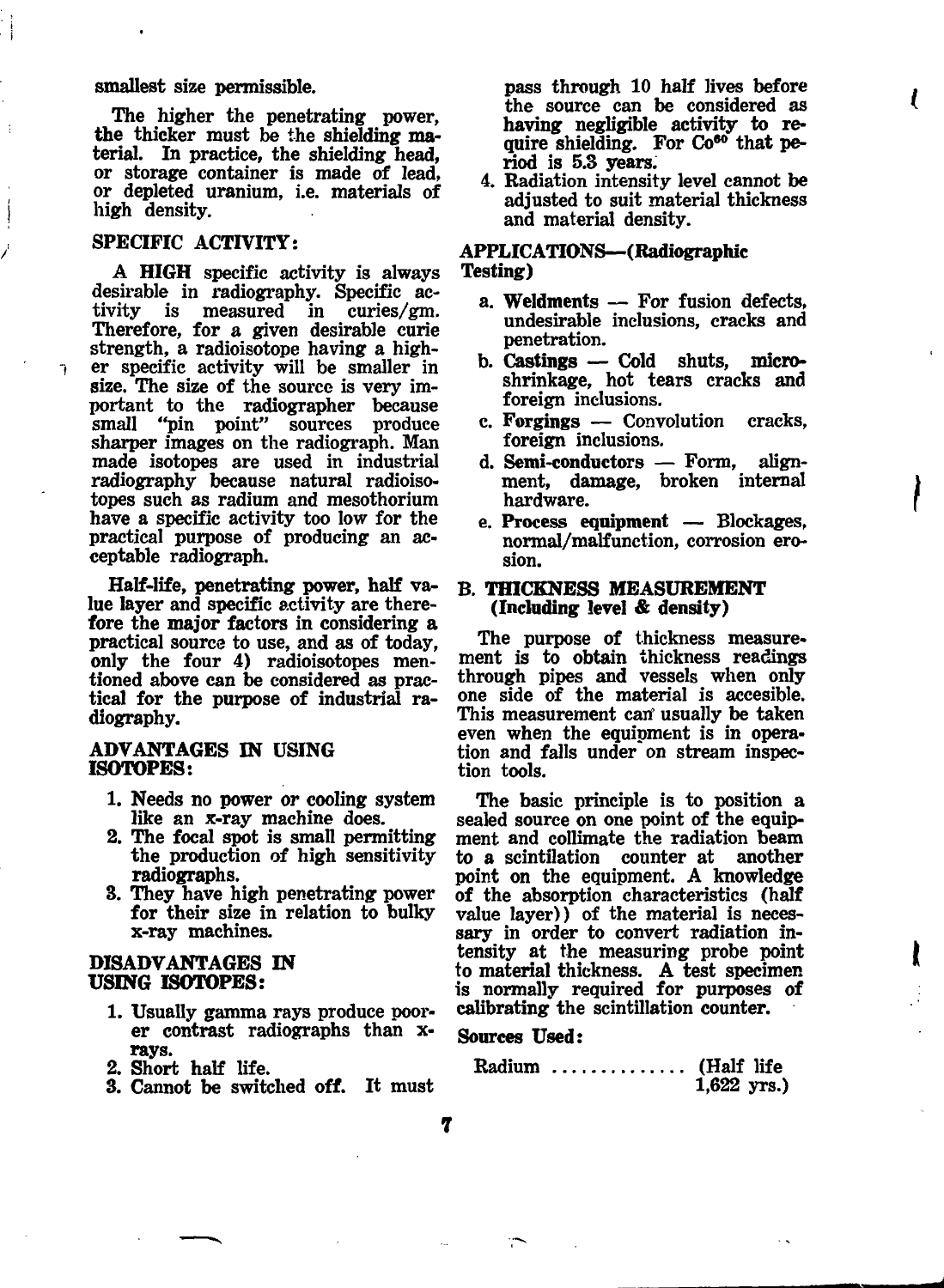$\text{Cesium}_{137}$  ........... 33 years<br>Cobalt<sub>eo</sub> ............ 5.3 years  $\ldots$  . . . . . . . . . . . 5.3 years

High Specific Activity is not a requirement, a long half life is. Due to their long half-life, the sources remain a constant health hazard to the users and possibly non-users and are therefore used only in the milli-curie range, facilitating storage too.

A high penetrating power is also essential for thick steel sections up to 200 mm.

#### ADVANTAGES:

1 Small activity, high penetrating power, long half-life.

#### DISADVANTAGES:

Radiation hazard, low accuracy, scintillation counter expensive. (Normally done today using ultrasonics).

#### APPLICATION —Thickness, Level, Density, Measurement of:

- a. Process Equipment pipes, vessels, tubes, tanks refinery units for erosion, corrosion liquid level, liquid density.
	- •Lining Material Thickness of linings e.g. rubber lining inside steel pipes can be, measured using this technique which cannot be done using ultrasonics.

#### C. TRACING:

The purpose of tracing is to investigate flow patterns, leakages, mixing or isolation of various substances the behaviour of which cannot normally be seen, heard, smelt, felt or otherwise detected.

I

The basic principle is to add a radioisotope to the substanee (usually in liquid form) under investigation and follow its flow pattern by detecting the radiation given off the mixture using a highly sensitive radiation counter.

#### SOURCES USED:

The types of sources used or are available are very many and will depend on the substance under investigation for purposes of dissolving or suspending.

Sources in the milli-curie range and having short half-lives, e.g. 2-3 days) are desirable because usually the public is a potential to the radiation hazards. However, due to the dilution factor, the radiation or active contamination is very very minimal.

#### APPLICATIONS: (Surveys, Experiments:)

- a. Leakages Submerged oil pipelines, water drains, sewage lines.
- b. Flow patterns Sewage disposal in the sea, rivers, tide and current behaviour.
- c. Mixing Pipelines, process lines, tanks and vessels.
- d. Erosion and Corrosion Pipes and pipe linings, vessels and tanks.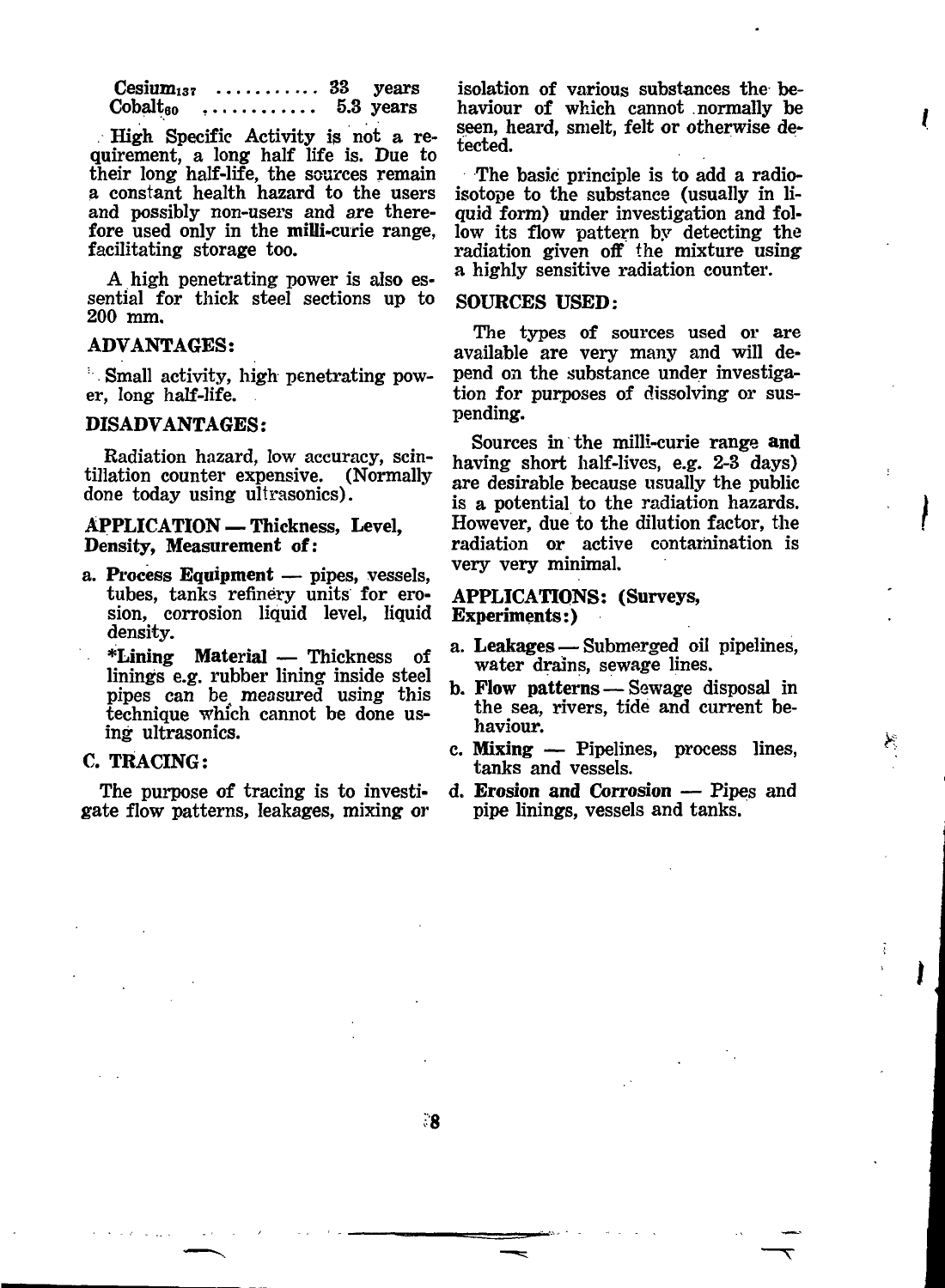## **APPLICATIONS OF RADIOISOTOPE METHODOLOGY IN AGRICULTURAL**

#### **RESEARCH AT U.P. LOS BANOS**

## Ramon Samaniego Professor, Dept. of Chemistry, UPLB

Three recent applications of radioisotope methodology in agricultural research at U.P. Los Baños are as follows:

*RASHED-UL-QUAYÜM, a Ph.D. Candidate major in Soil Science, minor in Plant Nutrition worked on the "Phosphorus-Zinc interactions in sugarcane fertilization and \ nutrition".*

 $\mathbf{r}$ 

In order to ascertain the nature of P-Zn interactions in soils, four soils were incubated with varying levels of  $P$ ;  $65Zn$  was applied at the end of incubation period  $(45$  weeks), and the availability of  $$^{65}$  $\rm{Zn}$  was determined by four extractants in terms of'retention and release. It was concluded that ED-<br>TA and dilute HC1 extractants may TA and dilute HC1 find good correlation with the available Zn status of soils. There was no evidence of unfavorable P-Zn interaction in soils which could render soil Zn insoluble.

The temporary influence of P on soil  $Zn$  was further investigated by  $Zn$  adsorption in  $P$  saturated soils. All four soils were saturated with phosphate ions  $(0.1 \text{ N } \text{KH}_{2}\text{PO}_{4}, \text{ pH } 6.5)$ , and the adsorption of Zn was achieved by high (1 to 30 ppm) and low (1 to 5 ppm) concentration ranges of Zn in the equilibrium mixtures which were equilibrated for 24 hours. The amount absorbed by P saturated soils versus, controls were plotted: against,;Zn concentration of equilibrium solutions, linear regression models were constructed and Langmuir's, constant adsorption maxima and strength of adsorption) were computed. The results showed, that Zn adsorption was increased by P satura-

tion, but at the same time, the strength of adsorption decseased as compared to to the untreated soils. A negative adsorption was also observed in very dilute systems of Zn equilibrium concentrations. It was suggested, therefore, that P-Zn interactions in soils were not of any significance in rendering soils  $\mathbb{Z}_n$ . unavailable, from the view point of*y* permanent fixation.

The sugarcane leaf concentrations of P and Zn generally declined as the plants grew, but showed some accumulation patterns towards maturity. Phosphorus applications, although not effective initially, did increase P adsorption by leaves and depressed Zn accumulations. Similarly, Zn levels exerted a slight depressing influence on the leaf P content but at the same time showed a strong beneficial effect on the leaf Zn content .It was also pointed out that P fertilization in combination with Zn levels, did not cause adverse P-Zn interactions.

There was evidence of physiological P-Zn interactions. Applied P resulted in greater leaf Zn content falling below that of roots; roots accumulating more Zn. Zinc applications generally showed a greater rise in leaf Zn than for roots and stalks, both of which exhibited declining tendencies. In general, P fertilization caused reduced Zn absorption by leaves because of unfavorable P-Zn<br>interactions, whereas Zn content of whereas Zn content of roots and stalks were shown to be in-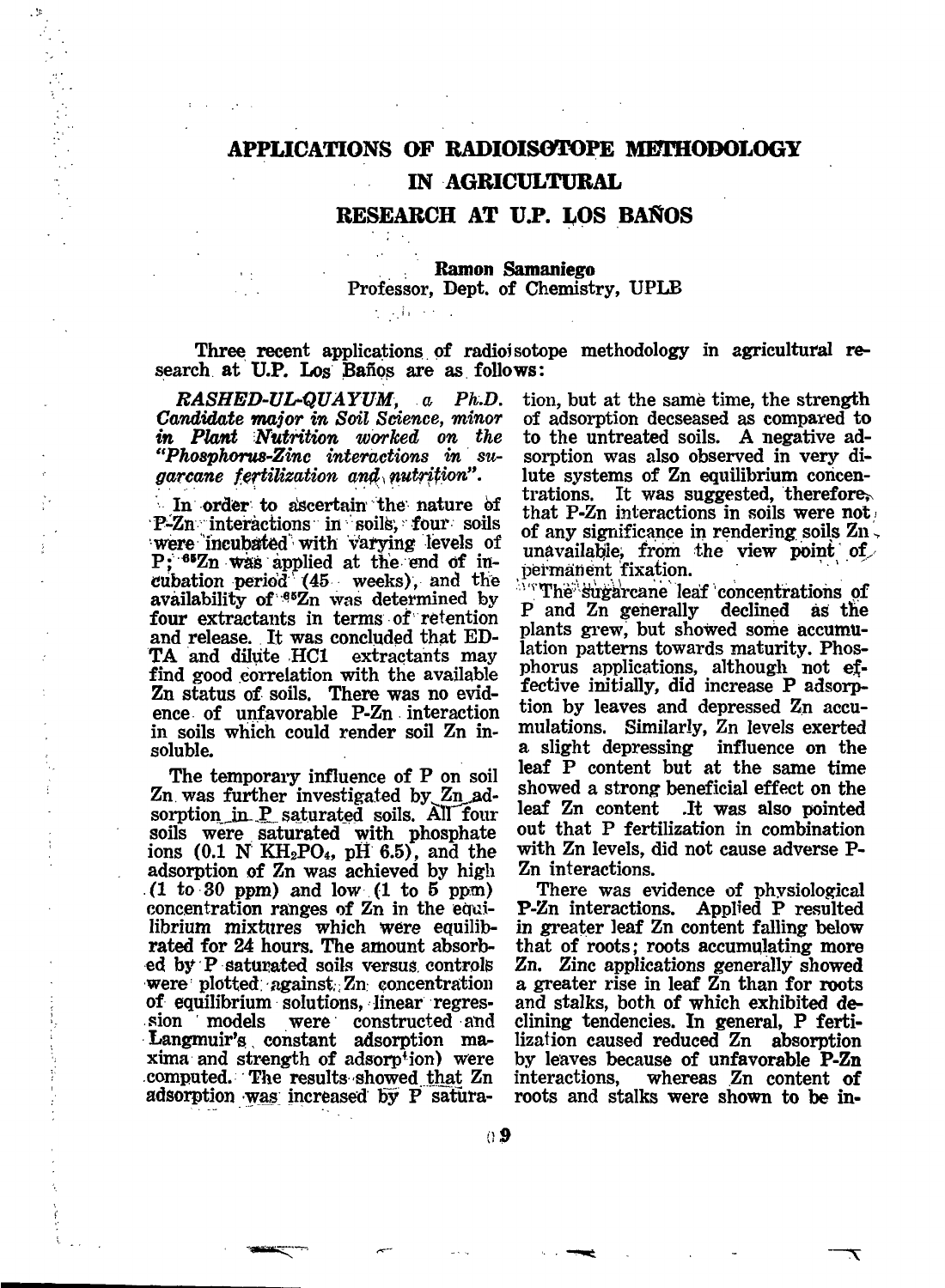creasing. Zinc applications generally levelled off such adverse differences. Phosphorus applications, on the other hand, indicated negative relationships with the root and stalk P, and positive ones with the leaf P content.

ä,

The physiological nature of P-Zn interactions was tested on sugarcane. Effect of high P in the nutrient solution was to produce high P roots which favored an accumulation of root Zn. Such an accumulation could be in the root cells and/or at the surface membrane, whenever nutritional imbalance between P and Zn occurred; and consequently, lesser amount of Zn was translocated tò the shoots, particularly the leaves. The nature of physiological interaction was suggested to be a root cell and/or a surface membrane phenomenon resulting in the formation of an insoluble Zn-P complex.

*CHESED ALCOSEBA, an* MS *candidate, Botany major, Plant Physiology minor worked on "The Uptake and Translocation of phosphorus by rice under soil moisture stress".*

Rice seedlings var. IR-20 were allowed to absorb radioactively labelled P either from a nutrient solution or from calumpang clay to determine the effect of soil moisture stress, P concentration, and evaporative demand on its uptake It was found that uptake tended to decrease with decreasing water potential of the external medium most probably because the roots themselves became physiologically incapacitated to absorb the nutrients. Increasing the concentration of P in the external medium increased uptake correspondingly only when the plants wereunstressed; otherwise, response was nearly negligible.

In both soil and nutrient solution, the patterns of P uptake were similar with respect to moisture stress and P concentration indicating that mostly physiological factors limited uptake during stress. However, with respect to evaporative demand, uptake generally tended to be greater when evaporative demand was low among soil-grown demand was low among soil-grown<br>plants whereas variable results were plants whereas variable obtained among solution-grown ones. This was attributed to changes in the concentration of P ions at the root surfaces. A high evaporative demand generally tended to depress the uptake of<br>P particularly among the soil-grown P particularly among the plants possibly because under such a condition the plants were experiencing a greater degree of internal water deficit.

Translocation from the root to the shoot was reduced when evaporative demand was low and the plants were not under stress. When it was high, distribution of the absorbed P was more or less even throughout the plant.

*PHAN-QVAN-VINH, a Ph.D. candidate, major in animal physiology, minor in meat science and biochemistry is working on "Some factors affecting serum creatinine pkosphokinase activity in pigs and its relation to porcine stress susceptibility and post mortem meat quality.*

Stress susceptibility is an important problem to commercial meat industry and daily management practiced by animal husbandmen known to be intimately responsible for sudden deaths of pigs which were exposed to inevitable stresses such as transport, high ambient temperature, chasing, crowding, etc. It was also closely related to the incidence of poor post-mortem quality of meat.

Animal producers may suffer significant loss and consumers may be supplied with a low quality and less nutritions kind of meat due to the increased exudate. In countries where backyard raising of animals is still the main source of supply of animals for meat, the expected losses due to death of stress-susceptible pigs may discourage small-scale, low investment pig raisers and backyard raisers. Should a quick and easy-to-do method be established to identify stress-susceptible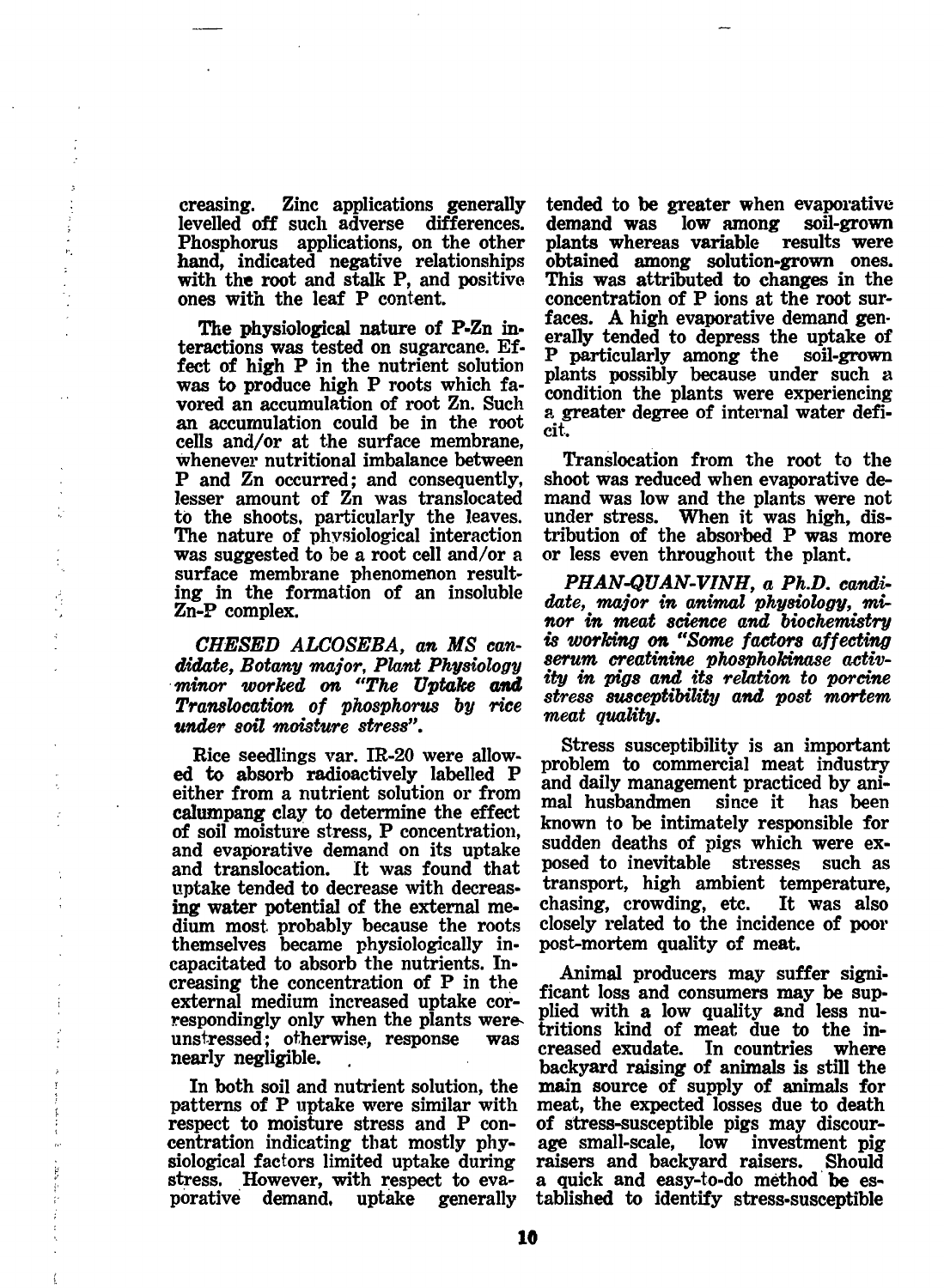pigs early at weaning or at certain stages of their life, it would be hopeful to exclude susceptible animals from the breeding herd and/or certain treatments and special management be properly applied.

计单位字母操作 计分析

The possibility of using serum CPK activity as an index of porcine stress susceptibility will be determined.

Forty-eight healthy pigs weighing from 10 to 20 kg classified into 4 genotypes will be used in this experiment.

Experimental pigs will be fed with ration containing 3200 kcal. ME/kg with crude protein level of 18 percent of the ration to meet the nutrient requirements as reported by the National Research-ouncil (USA). Vitamin and mineral supplement will also be incorporated in the formulated ration. Calcium and phosphorus requirements for optimal growth will be supplied at 0.91 percent and 0.75 percent of the ration.

In this experiment, established differences between SS and SR piers such as significantly high serum ACTH levels observe in SS pigs in unexposed state, abnormally high body temperature and significantly high lactate concentration in blood of SS pigs exposed to heat stress, and other symptoms of porcine stress susceptibility serve as criteria to identify SS animals. Comparisons between the distribution patterns of serum ACTH and lactate levels and reactal temperature among SS and SR pigs with their distribution pattern of serum CPK activity will be the means by which utilization of serum CPK activity obtained from unexposed pigs as a quick and less expensive index of stress susceptibility may be evaluated.

After 15 days of adjustment to the ration used in this experiment, blood samples (5 ml) will be collected from the jugular vein of these experimental animals. Sterilized needle and syringe anticoagulant used. Serum will be separated as soon as possible and kept frozen until used. In order to minimize errors which may

be introduced by diurnal variations of ACTH concentrations and CPK activity, 48 animals will be divided into two groups with 24 pigs per group. Blood samples of the first group will therefore be collected from 8 a.m. to 9 a.m. and those of the second group will be withdrawn at the same period of time in the next morning. These serum samples will be used or determination of ACTH levels and CPK activity.

Forty-eight pigs will be divided into six groups forming a 4 x 2 factorial RCB experiment with six replications. Every six pigs of the same sex and breed will be randomly assigned to each of six blocks. These six groups of pigs will be exposed to solar heat stress from 10 a.m. to 1 p.m. one after another within six days. Order of exposure will also be randomly scheduled.

Pigs to be exposed to solar heat stress will be restrained in stalls made up of wooden bars on concrete floor (6 m x 2 m). No shade and no water will be provided. Rectal temperature will be read every one hour interval. Blood withdrawal from jugular vein will be done every hour at 10 a.m., 11 a.m., 12 noon, 1 p.m. and 2 p.m. Separations of serum will be done as described above and kept frozen for further determination of lactate and CPK activity. Relative humidity and air temperature at the exposure site will also be measured by psychrometer. Various symptoms of porcine stress susceptibility will be carefully observed. In order to prevent aaccidental death of susceptibe animals, cold water will be readily prepared to treat them when necessary.

Serum ACTH levels will be determined by radioimmunoassay technique using ready-to-use ACTH immunoassay kit of Amersham/Searle Co. Lactate in serum sample will be quantified by the method of Barber and Summerson as described by Oser (1965). Assay of CPK activity will follow the method of Bernt and Bermeyer (1965).

Based on the 4x 2 factorial RCB experimental design, single and interac-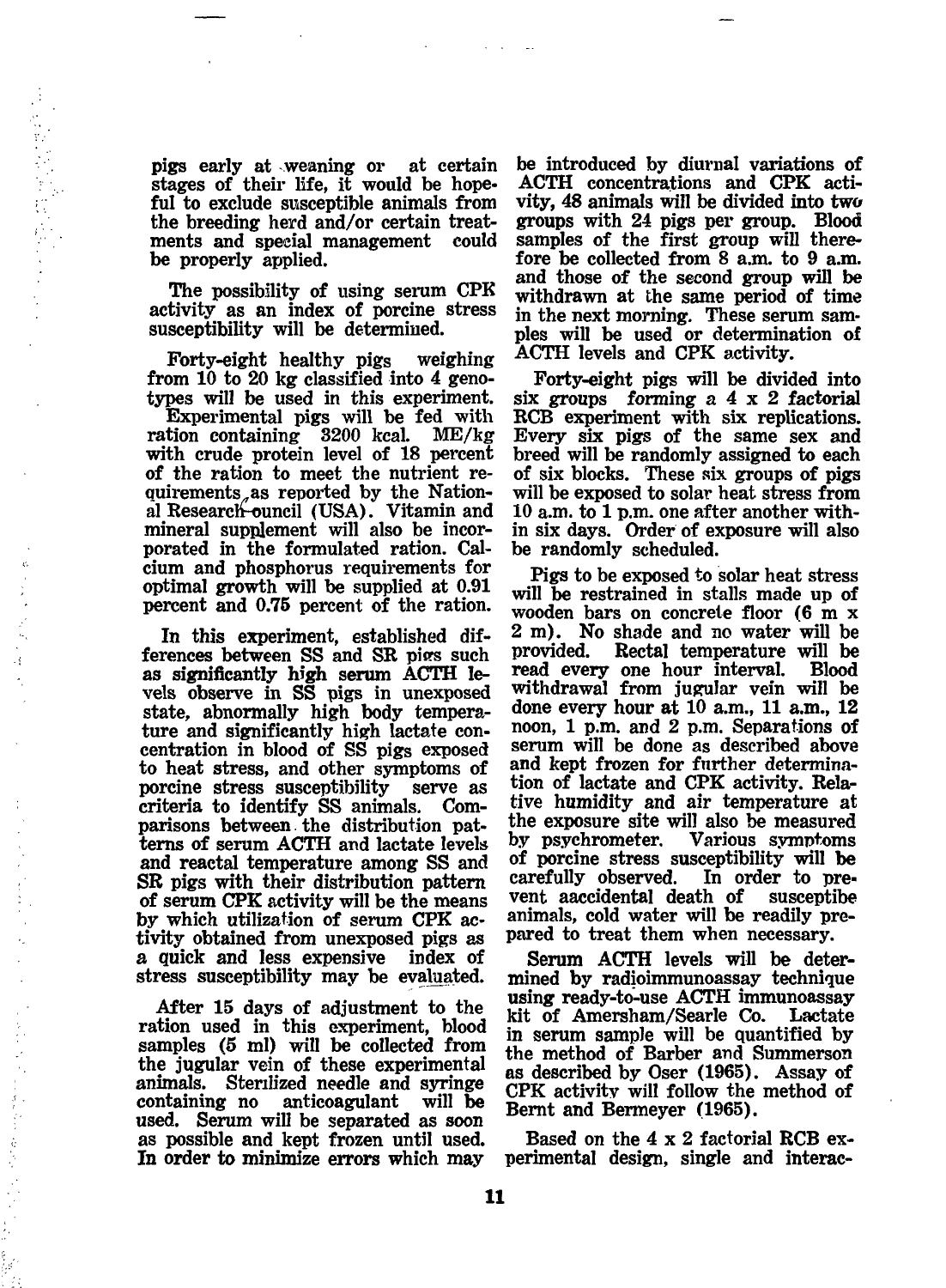tion effects of breeds and sexes on the serum ACTH, lactate levels, CPK activity and rectal temperature will be determined by analysis of variance.

and the

If breeds and sexes as well as their interaction do not appear to affect the values of above-cited parameters, pooled data will be used to graph the frequen-<br>cy distribution of each parameter cy distribution of each parameter<br>among experimental animals. It is experimental expected that a bimodal distribution will result, therefore, median value instead of mean value will be used as the point of separating the two populations. Difference in population means will be tested by t-test. The identification of SS and SR population in respect to the. differences in serum AQTH Jevels,\_serum lactate levels and rectal temperature values will be useful for the analysis of of discriminant function by which the

 $\mathcal{N}$ 

probability of misclassifieation of SS and SR pigs with regard to the frequency distribution pattern of serum <"!PK activity depicted from pooled data of 48 pigs may be assessed. In this manner, a single value of CPK activity may serve as an index of stress sus-<br>ceptibility regardless of breeds and ceptibility regardless sexes.

Į

However, if breeds and sexes and/or their interaction do affect serum levels of ACTH, lactate CPK activity and rectal temperature, and if serum CPK activity could be proved to be a good predictor of stress susceptibility, more than one value of serum CPK activity must be used as index value which in this case is not identical for different breeds of pigs and sexes.

This research work is in progress.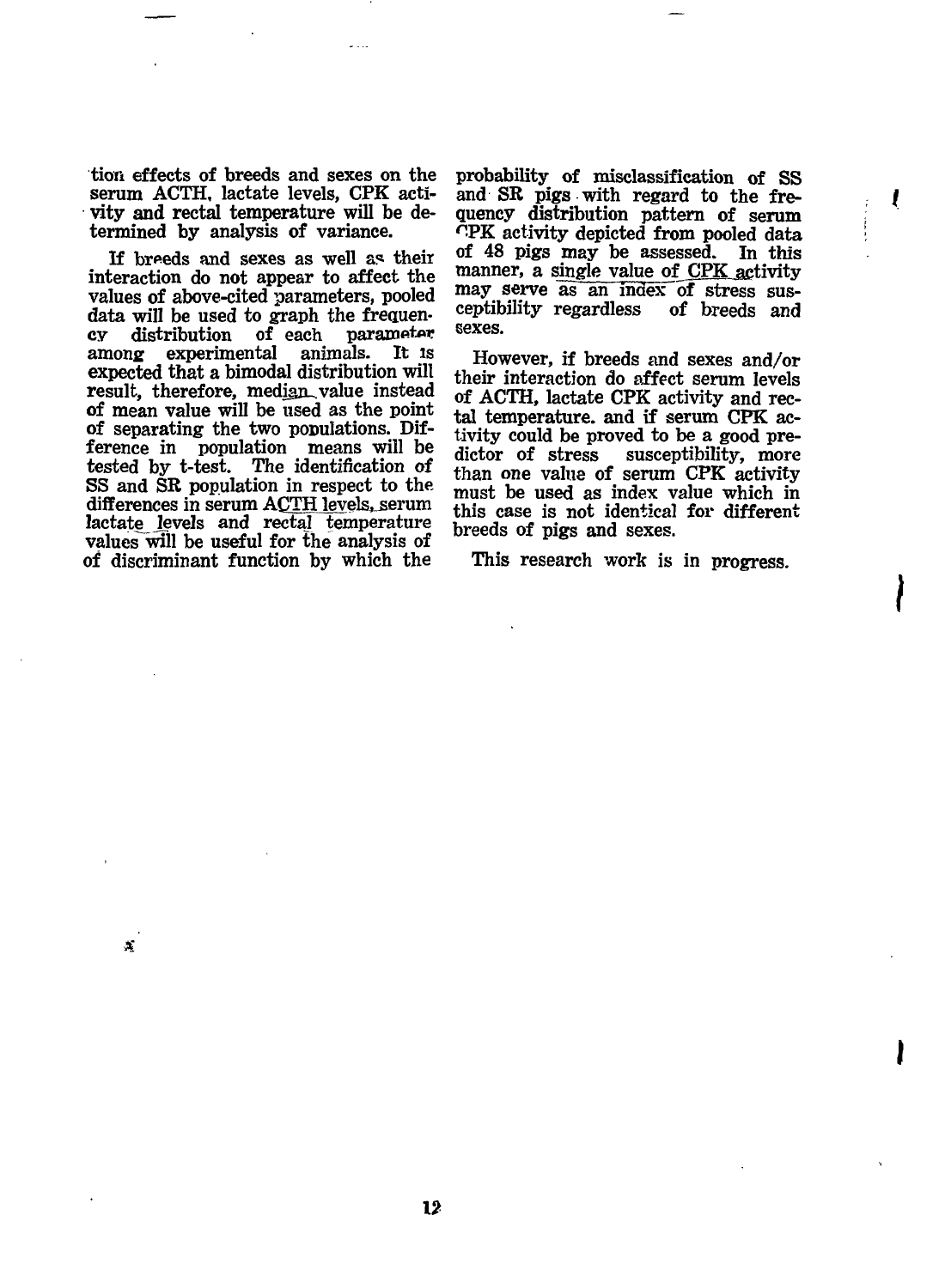# **EDITORIAL BOARD**

**SPECIAL SECTION** 

 $\mathcal{L}^{\text{max}}_{\text{max}}$  and  $\mathcal{L}^{\text{max}}_{\text{max}}$  and  $\mathcal{L}^{\text{max}}_{\text{max}}$ 

 $\sim$   $\sim$   $\sim$   $\sim$   $\sim$   $\sim$   $\sim$ 

 $\sim$  10  $\pm$ 

 $\sim 0.1$  .

 $\mathcal{L}_{\mathrm{L}}$  ,  $\mathcal{L}_{\mathrm{L}}$ 

 $\ddot{\phantom{1}}$ 

1977 PROCEEDINGS

**OF THE** 

RADIOISOTÒPE **SOCIETY** OF THE PHILIPPINES, INC.

**AND THE** 

PHILIPPINE SOCIETY OF NUCLEAR MEDICINE  $\mathcal{L}^{\text{max}}_{\text{max}}$ 

 $\mathbf{u} = \mathbf{u}$ 

**EULINIA M. VALDEZCO** Editor-in-Chief -

**VICTORIA FE O. MEDINA ESTEUTA G. GERONIMO Associate Editors**

**REYNALDO P. JACINTO EDGARDO E. POBLETE** Editorial Assistants  $\sim 10^{11}$ 

 $\mu$  or  $\sim 10$ (网络在一种)。 **JOEL A. FINEZA** Staff Artist

 $\mathcal{L} = \{ \mathcal{L} \}$  , where  $\mathcal{L}$ 

「この子供を好き」